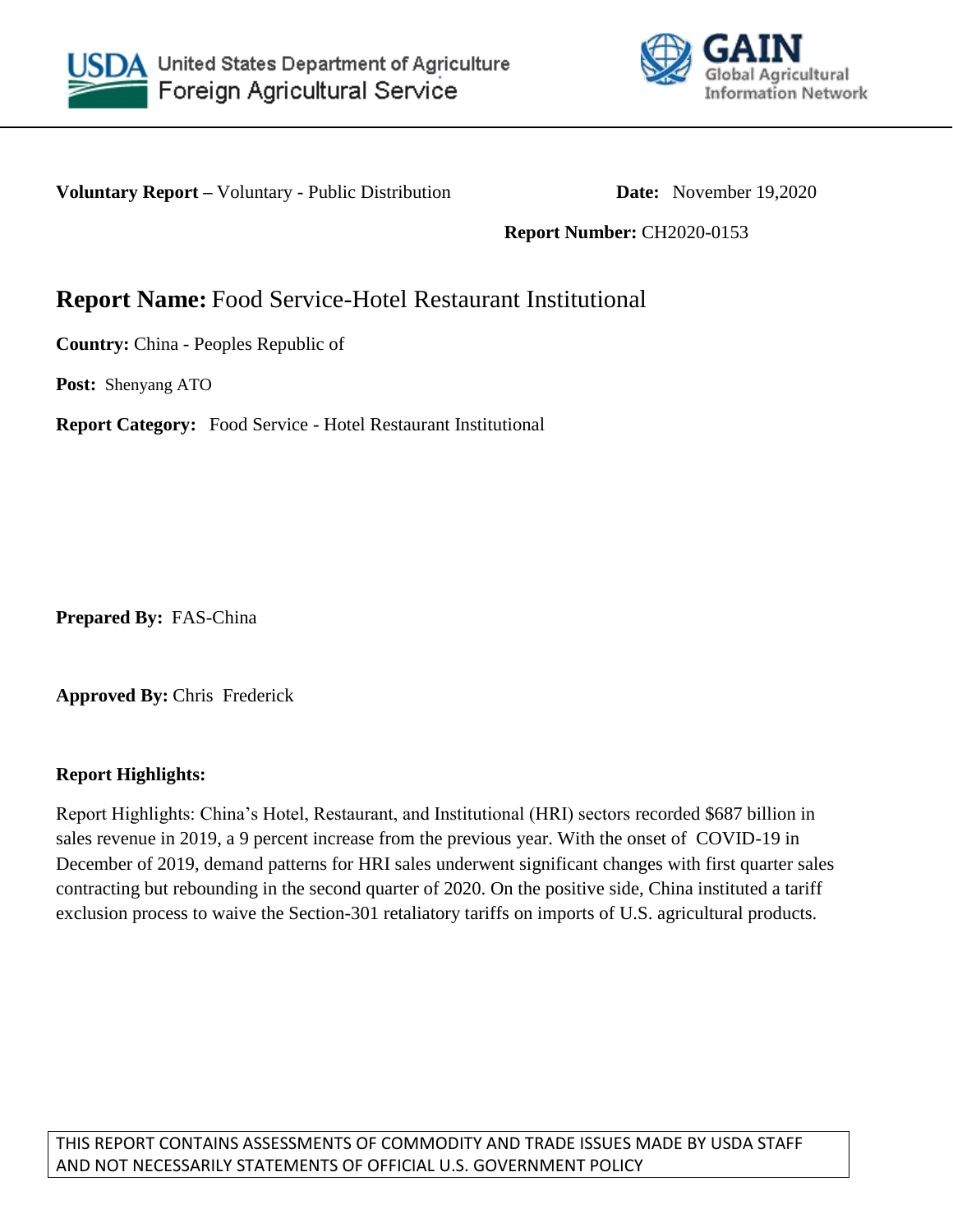#### **Executive Summary**

In 2019, China imported approximately \$18.2 billion of U.S. agricultural products, a more than six-fold increase since China's accession to the World Trade Organization (WTO) in 2001. China is a net importer of U.S. agricultural products.





#### **China's Imports of Consumer-Oriented Products**

In 2019, the United States, previously the fourth largest exporter, became China's fifth largest food product supplier (behind New Zealand, Australia, Thailand and Brazil). In total, China imported \$3.2 billion of consumer-oriented products from the United States in 2019, a decrease of 3 percent.



## *(Source: TDM)* **China Macroeconomic Overview**

**Population:** 1.4 billion and growing; largest in the world *(Source: World Factbook)*

**GDP (in PPP terms):** \$25.36 trillion (in 2018); largest in the world; largest in Asia (*Source: World Factbook)*

**Per capita income:** \$18,200 (in 2018), with a growing middle class *(Source: World Bank)*

#### **Agriculture:**

- Accounts for 7.9 percent of China's GDP
- Accounts for 27.7 percent of workforce
- World leader (by gross value) of agricultural output for rice, wheat, potatoes, corn, peanuts, tea, apples, cotton, pork, mutton, eggs, fish and shrimp (Source: *World Factbook*)

#### **HRI Sector-China Overview**

China's Hotel, Restaurant, and Institutional (HRI) food sales reached \$687 billion in 2019.

| <b>Strengths/Weakness</b><br><b>Opportunities/Challenges</b><br><b>SWOT Analysis</b>                                                                  |                                                                                                                                                                                                                                                                                                                                                                                                                        |  |  |
|-------------------------------------------------------------------------------------------------------------------------------------------------------|------------------------------------------------------------------------------------------------------------------------------------------------------------------------------------------------------------------------------------------------------------------------------------------------------------------------------------------------------------------------------------------------------------------------|--|--|
| Weaknesses<br><b>Strengths</b>                                                                                                                        |                                                                                                                                                                                                                                                                                                                                                                                                                        |  |  |
| U.S. food products are<br>perceived as high<br>quality, safe, and<br>consistent                                                                       | China's food product<br>supply chain continues to<br>be fragmented and<br>underdeveloped, though<br>this is improving, as<br>illustrated by COVID-19<br>International cuisines are<br>not as widely accepted as<br><i>local cuisines</i><br>Higher tariffs, freight cost<br>and longer port clearance<br>time due to COVID-19<br>testing<br>Uncertain bilateral<br>relationship between the<br>United States and China |  |  |
| <i><b>Opportunities</b></i>                                                                                                                           | <b>Threats</b>                                                                                                                                                                                                                                                                                                                                                                                                         |  |  |
| Rising disposable<br>incomes<br>Growing familiarity<br>and demand for<br><i>imported</i> food<br>products<br>Growth in ecommerce<br>for food products | Over 12 countries have free<br>trade agreements with<br>China while the United<br>States does not<br>Domestic food supply is<br>strong and diversifying                                                                                                                                                                                                                                                                |  |  |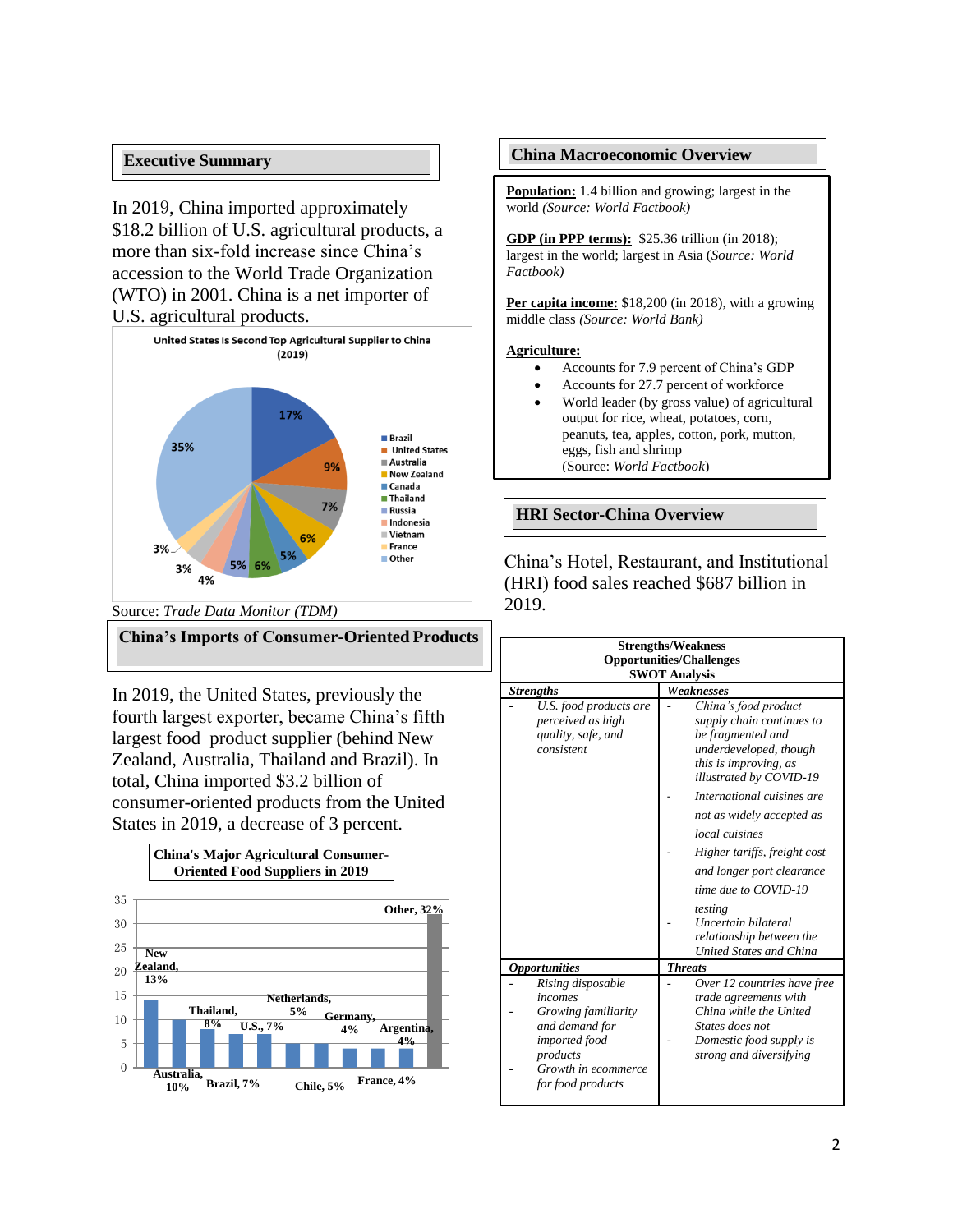## **SECTION I. MARKET SUMMARY**

China's Hotel, Restaurant, and Institutional<sup>1</sup> (HRI) sector is the second largest in the world, with \$687 billion in sales revenue in 2019, a 9 percent increase from the previous year.<sup>2</sup> Referring to 2018, the year for what we have the latest data, Chinese cuisine dominates the Chinese HRI sector with 57% of the market. Light meal and quick-service restaurants are follow behind at 16 and 10 percent respectively. 3



China's HRI sector is driven by many economic and cultural factors, but the highlights below are especially important to note for this 2020 report:

- Solid growth continues for China's HRI sector. Driven by growing household incomes and the increasing popularity of dining out, China's HRI sector maintained solid dynamic growth in terms of value sales. The China Catering Association's latest report (2019) found that 51.8% of interviewees ate out more frequently than in 2018.<sup>4</sup> Moreover, the emerging middle-class born in the 1980's and 1990's have gradually become the main force of foodservice consumption.
- **Emerging "healthy eating" trends.** Consumers are becoming more conscious about their overall health and are paying more attention to the nutritional value of dishes and food.
- **Going digital.** The use of new technology is thriving in the Chinese food industry with foodservice operators using online reservations, mobile ordering, and payment apps. Online food delivery maintained a strong momentum with nearly \$37 billion worth of meals being ordered through ordering apps, an 18.4 percent increase from the previous year, and 0.4 billion active online users.<sup>5</sup>
- **Positive perception of imported food products.** On average, imported food products are considered safer, of higher quality, and more consistent than domestic food products.

 $\overline{a}$ 

**<sup>1</sup>** Institutional is defined as hospitals, schools, government agencies, railways, airlines, state-owned enterprises, etc.

<sup>2</sup> 2020 Big Data of China Catering (中国餐饮大数据2020). In comparison, the United States foodservice sector supplied reached \$863 billion in 2019 according to the National Restaurant Association (NRA)[. https://restaurant.org/research/restaurant-statistics/restaurant](https://restaurant.org/research/restaurant-statistics/restaurant-industry-facts-at-a-glance)[industry-facts-at-a-glance](https://restaurant.org/research/restaurant-statistics/restaurant-industry-facts-at-a-glance) 

<sup>&</sup>lt;sup>3</sup> Source: China Catering Association

<sup>4</sup> Source: 2019 Annual Report on Catering Industry Development of China, General Report (中国餐饮产业发展报告2019) released on July 19, 2019.

<sup>5</sup> 2019 Annual Report on Catering Industry Development of China, General Report (中国餐饮产业发展报告2019).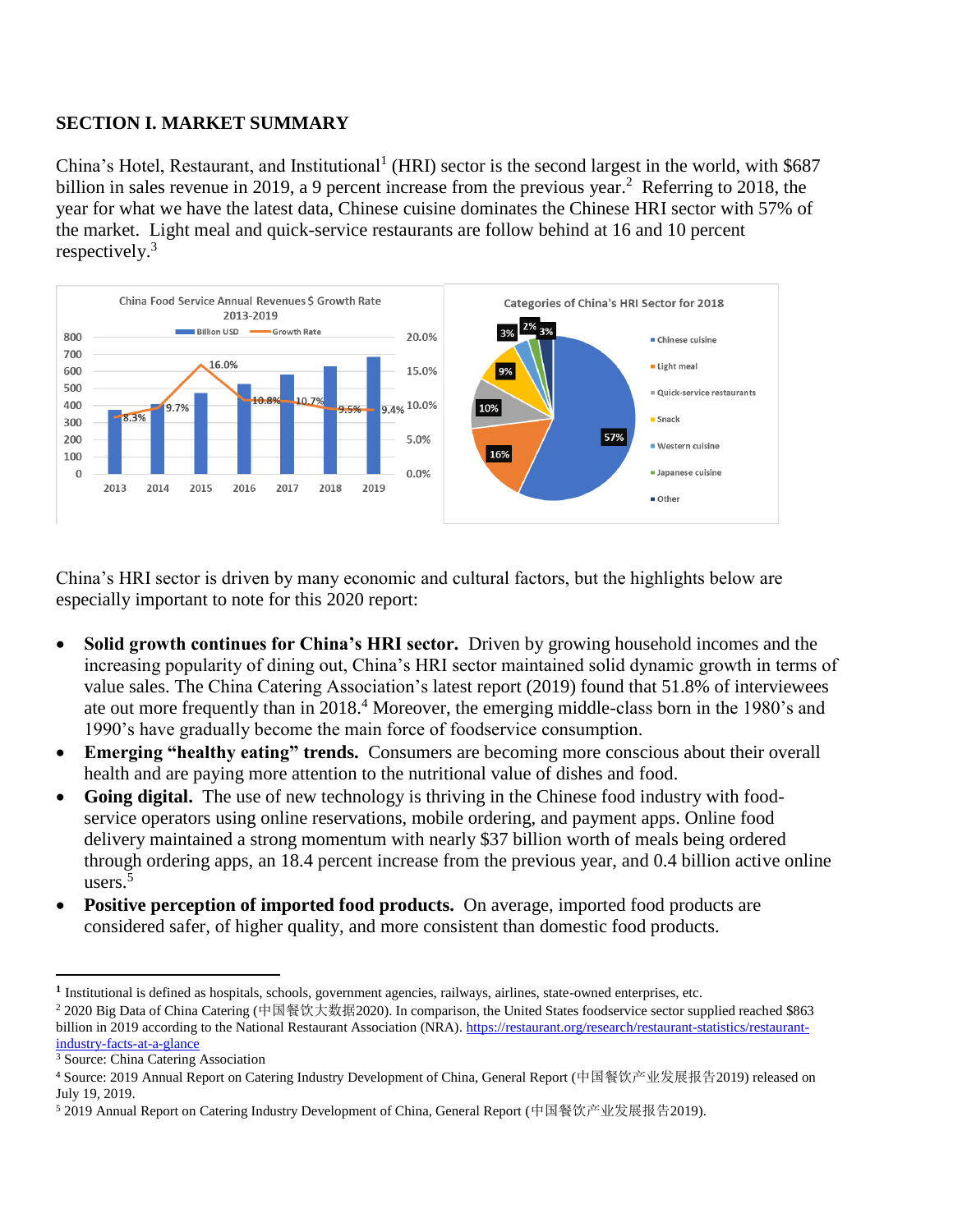The HRI sector is popular in China's Tier 1 cities (Shanghai, Beijing, Guangzhou and Shenzhen) and is rapidly developing in Tier 2 and Tier 3 cities. Four and five-star hotels and restaurants in China that serve international cuisines, tend to be more expensive and offer an upscale ambiance. These establishments are more likely to use imported food products. Selection and purchase of U.S. food products as a preferred source of food can continue to increase with consistent education and communication about U.S. food products and how they effortlessly fit in and enhance traditional Chinese cuisines.

In 2020 and beyond, Chinese consumer demand for safe, high quality imported products will continue to be driven by China's rising disposable incomes and increasing urbanization. To learn more about other trends and changing consumer preferences in China, please see the *[2019 Exporter Guide to China.](https://www.fas.usda.gov/data/china-exporter-guide-2)* 

| <b>U.S. Supplier ADVANTAGES</b>                                                                                                                                                                                                                             | <b>U.S. Supplier CHALLENGES</b>                                                                                                                                                                                                                                                           |
|-------------------------------------------------------------------------------------------------------------------------------------------------------------------------------------------------------------------------------------------------------------|-------------------------------------------------------------------------------------------------------------------------------------------------------------------------------------------------------------------------------------------------------------------------------------------|
| Products from the United States are perceived to be<br>high quality, safe, and consistent.                                                                                                                                                                  | Consumer recognition of U.S.-branded products<br>remains low, especially outside first and second-<br>tier cities.                                                                                                                                                                        |
| American culture (e.g., holidays, dining experience,<br>etc.) is well known in China.                                                                                                                                                                       | Tariffs and uncertainty currently dominate the<br>narrative about the trade relationship between<br>United States and China and have residual impacts<br>on food service operators.                                                                                                       |
| China agreed to purchase \$35-40 billion of U.S.<br>agricultural products under the U.S.-China<br>Economic & Trade Agreement (ETA). The tariff<br>exclusion process facilitates these purchases.                                                            | Competition from local suppliers is intense.                                                                                                                                                                                                                                              |
| U.S. exporters and suppliers have access to a<br>network of assistance provided by the USDA's<br>Foreign Agricultural Service and its five offices<br>and USDA trade associations (please see section 5<br>below for key contacts and further information). | There are many alternative suppliers for similar<br>products to China including those who have signed<br>FTAs (ASEAN, Australia, Singapore, South Korea,<br>Maldives, Pakistan, New Zealand, Chile, Peru,<br>Costa Rica, Iceland, Switzerland, Georgia, Hong<br>Kong, Macao, and Taiwan). |

## **SECTION II. ROAD MAP FOR MARKET ENTRY**

Entering China's HRI market can be rewarding but it requires a large investment of resources (e.g., time, financing). Selling and distributing your product in China often requires face-to-face contact, a special effort to educate key stakeholders about the product, and a sound and efficient distribution system. Entry strategy should focus on the elements below:

1. Selecting a distribution channel:

There are multiple channels through which U.S. products can enter into the Chinese market. The appropriate channel depends on the type of product, level of desired control, and targeted consumer.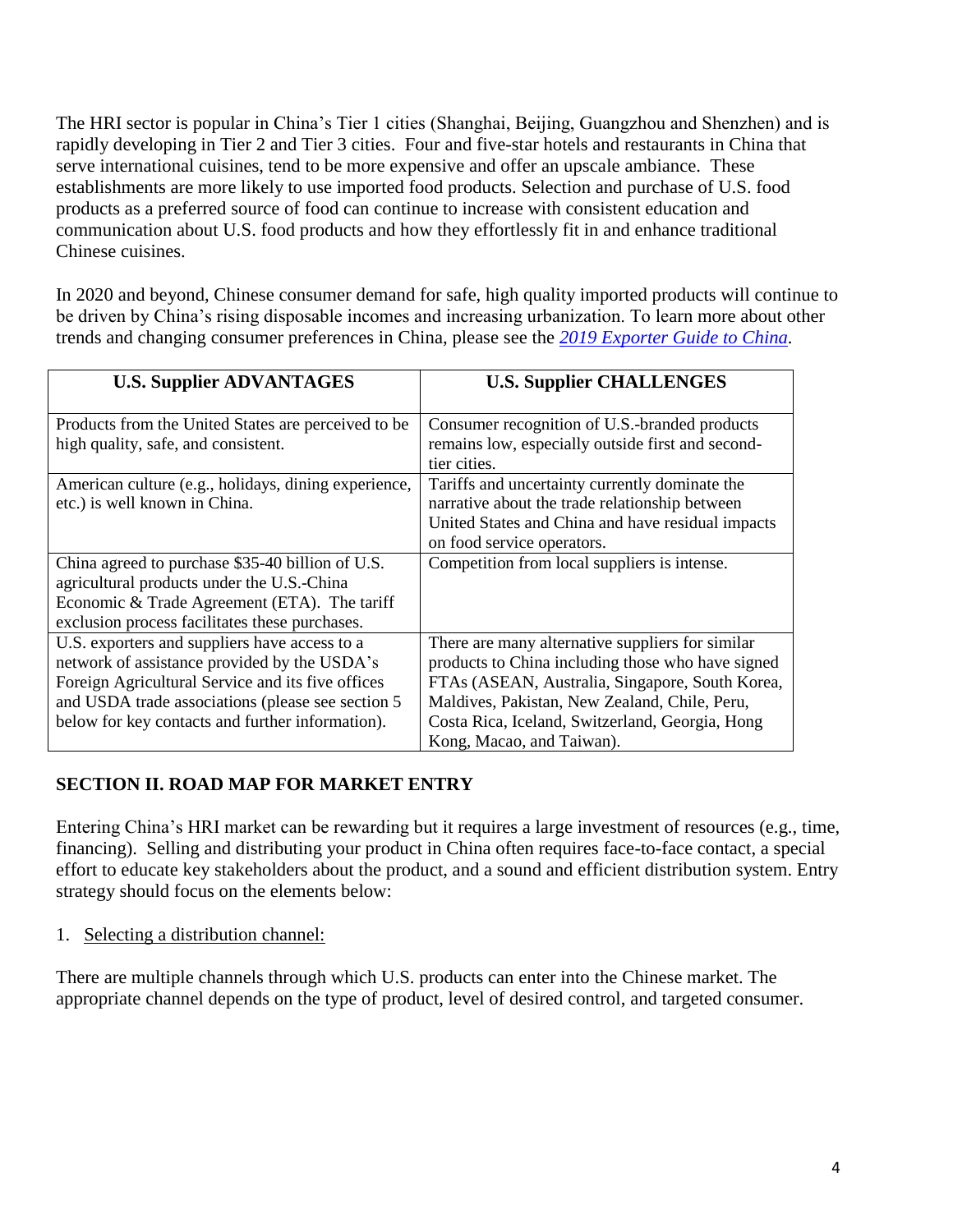## **Exhibit 1: Distribution Channels**



USDA China strongly advises U.S. exporters to work with an importer, local import agent, distributor, and/or the end-user to make sure the products are in compliance with Chinese regulations and all proper documentation has been completed. For more on these regulations, please visit: [USDA's Food and](https://www.fas.usda.gov/data/china-fairs-country-report-3)  [Agricultural Import Regulations \(FAIRS\) Report.](https://www.fas.usda.gov/data/china-fairs-country-report-3)

## 2. Tailoring to the market:

Educating Chinese consumers about your food product(s) is important. Education can include everything from showing distributors how to handle the product, to demonstrating how to prepare the food product(s) to showing how the product(s) should be served. Catalogues, recipes, and handling instructions should be provided in Chinese. HRI promotions (e.g., chef demonstrations, menu promotions, kitchen takeovers) are an effective tool to inform end-users about the product(s). General advice for food product exporters on the HRI market is:

- Conduct market research. It is critical to understand the targeted consumer and prospective clients before you enter the market. Discuss the strategy with USDA Cooperators representatives who understands the local market and economic conditions. Take advantage of free market research reports and periodic FAS China reports to stay current on the latest commodity and regional HRI trends.
- **Adapt your products.** Incorporating western food ingredients into local Chinese cuisines will significantly increase sales potential. Be prepared to adapt your product(s) to the demands of Chinese end-user.
- Find a local partner or distributor. For smaller companies without the resources to directly market their products in China, a good distributor is critical to success.
- **Tell the story of your product(s).** Consumers in China value information about what they are consuming. Traceability and healthy/organic products are recent trends, especially among the younger generations.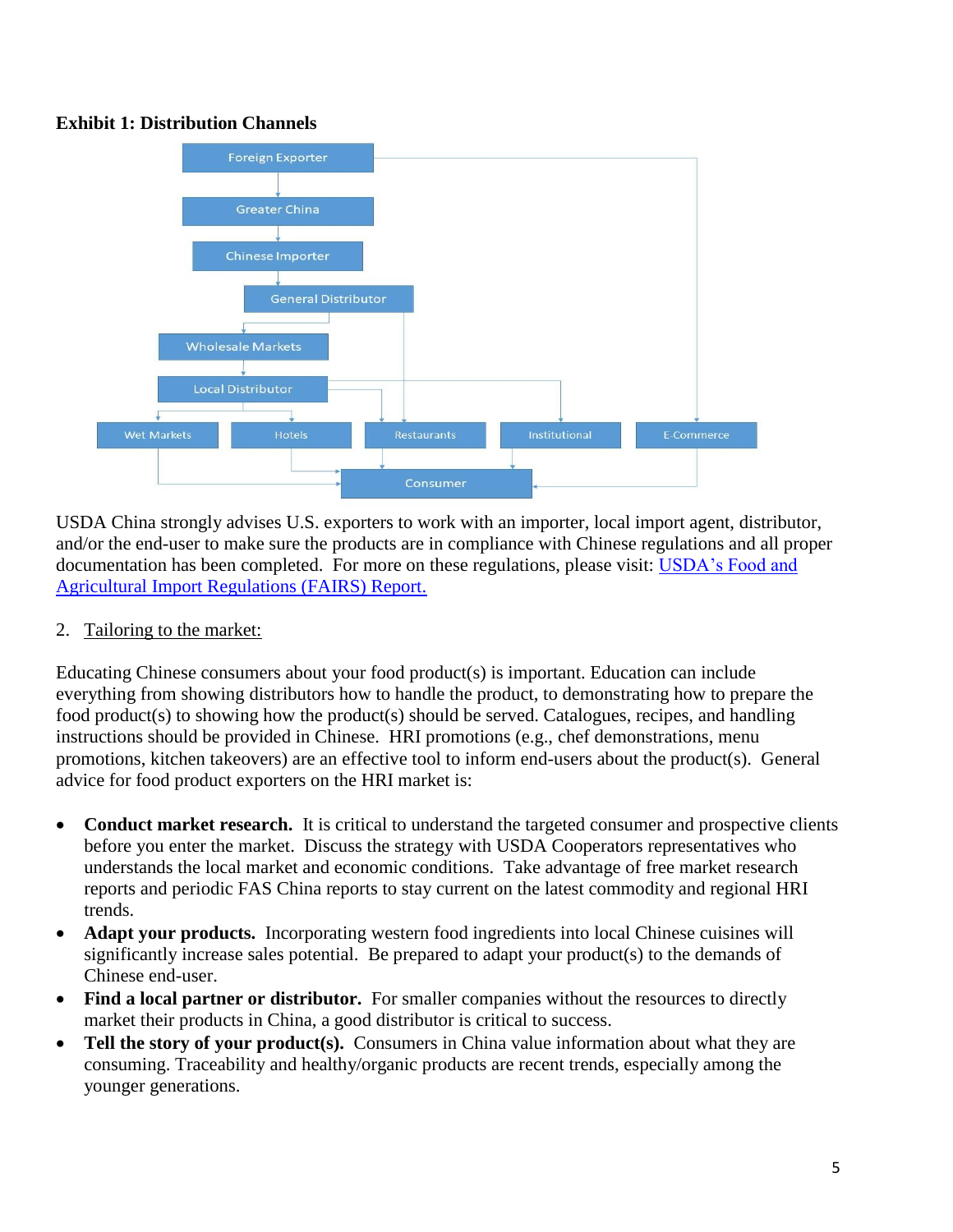### 3. HRI Sub-Sector Profiles:

### **Hotels and Resorts**

Partially spurred by major international events, conferences and trade shows, China's hotel and resort industry is immense in size and continually growing. Many internationally owned or managed hotel groups are rapidly expanding operations in second, third-tier cities and top tourism destinations.

On average, food service operations in hotels and resorts account for approximately 35 percent of the total hotel's revenue. Unlike in many Western countries, restaurants in hotels are not necessarily visited by only lodging guests, but instead are frequently visited by outside guests. Generally speaking, restaurants in the hotels are considered to have superior quality and service.

Hotels often purchase ingredients and food products through a centrally managed system. Imported food products are often preferred by international hotels because the hotels cater to a diverse clientele.

#### **Restaurants**

Geographically large and regionally diverse, China has very distinct local and regional food and flavor preferences. While restaurants serving local cuisines continue to dominate the market, western cuisines are becoming popular in Tier 1 cities. Restaurants serving western cuisines account for approximately 3 percent of the total HRI sector revenue.<sup>6</sup> In general, ingredients for non-chain establishments are sourced from local distributors and markets. The chain establishments have the centralized purchasing point.

Demand for higher quality food products has risen in step with disposable incomes. Per capita disposable income has increased 47 percent since 2013, with a 9 percent increase from 2018 to 2019, reaching \$4,519.<sup>7</sup> However, this amount in more developed coastal areas is usually two times higher than the national figure. Upscale restaurants are beginning to take advantage of a high-end food market in which affluent consumers are willing to pay a premium for quality and international dining experiences.

## **Institutional Food Service**

Traditionally, institutional food service in China was primarily for hospitals, government offices, army, schools, and transportation (i.e., trains, flights). According to the latest data from China Catering Association, the institutional food service sector reached \$176 billion in revenue in 2017 or 28 percent of revenue of the entire HRI industry. However, the institutional food service sector is facing many challenges, such as lack of known brands and unstandardized operational procedures, food safety control and management measures, and supply chain.

Due to extreme price sensitivity within much of the sector, the catering market has yet to use a meaningful level of imported food and beverage products. However, with increasing wealth, high-end office complexes and private companies, institutional food service could be a future market for imported food ingredients.

 $\overline{\phantom{a}}$ 

<sup>6</sup> Source: China Catering Association

<sup>7</sup> China Bureau of Statistics – 2019 edition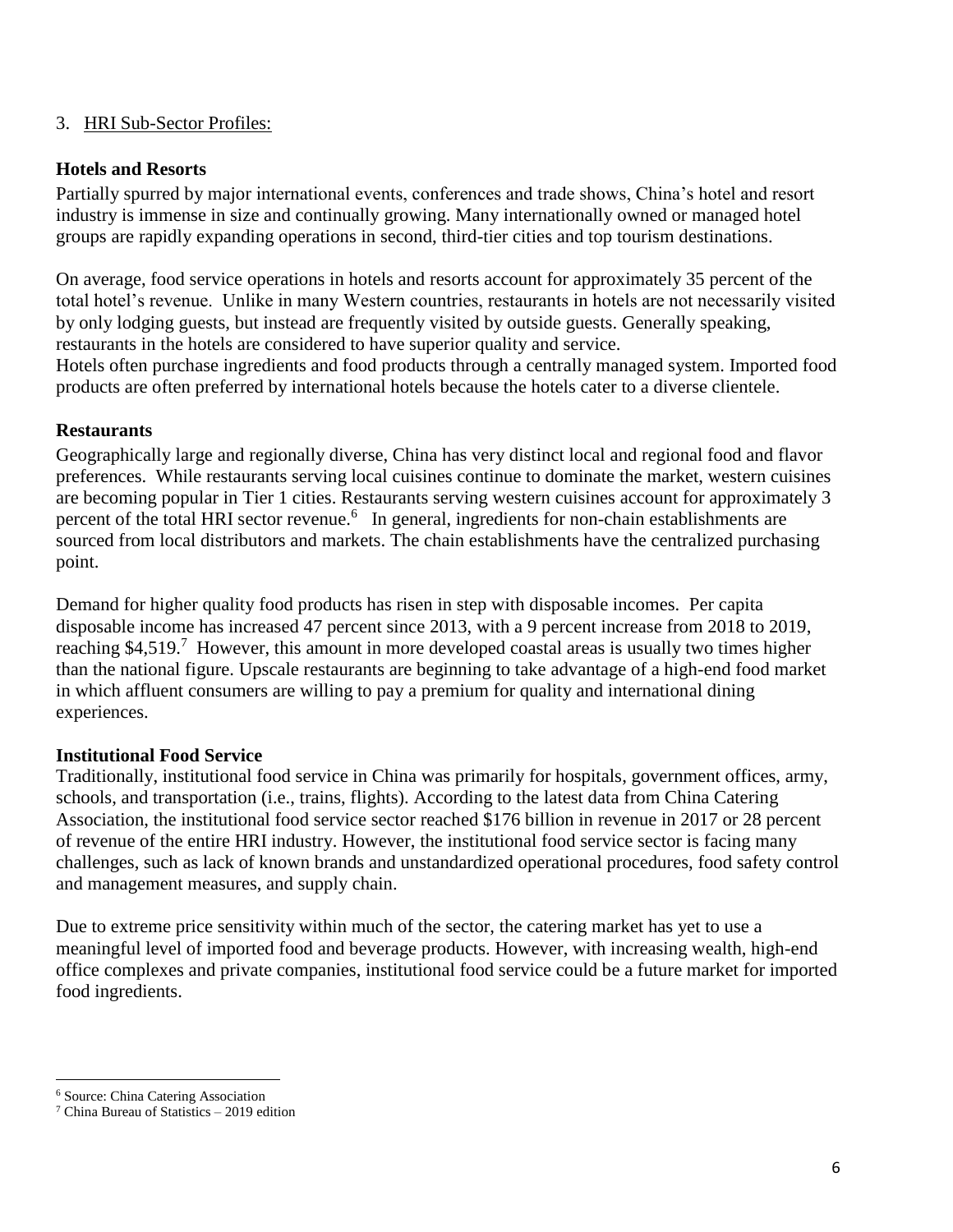## **SECTION III. COMPETITION**

Food products for the HRI sector from the United States compete both with domestic and imported foods. Since China joined the World Trade Organization in 2001, imported food products have become more accessible and with that, competition has increased. China currently has FTAs in development and existing FTAs with ASEAN, Australia, Singapore, South Korea, Maldives, Pakistan, New Zealand, Chile, Peru, Costa Rica, Iceland, Switzerland, and Georgia.

Most imported products face at least some locally manufactured, lower-priced competition, with only a few exceptions (e.g., olive oil). Significant competition also comes from large international corporations with local production. In general, locally produced products are also improving in quality, so chefs and purchasing managers are increasingly faced with balancing quality and cost when choosing imported or domestic supplies.

Moreover, the United States is losing ground in the HRI market due to the high tariffs imposed on imported food items and an uncertain trade relationship with China. As of writing, though many U.S. products which are subject to additional retaliatory tariffs, are eligible to receive exclusions for these. For the latest information, please refer to

GAIN: Updated Guidance on China's Retaliatory Tariffs and Tariff Exclusions Process.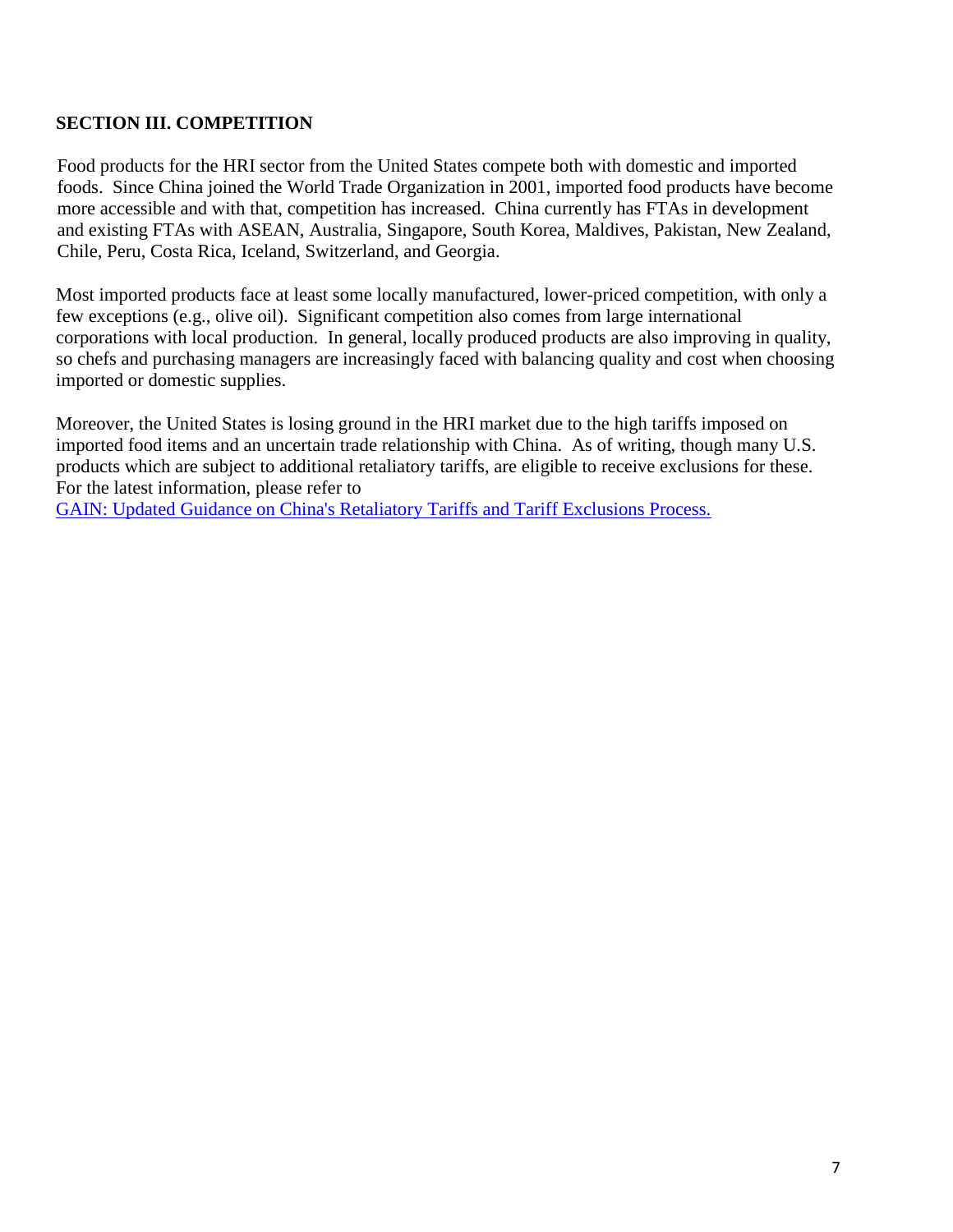## **Exhibit 2: Competition Chart**

| <b>Major Products, Market Shares by value, and Market Situations</b> |                                                                                                        |                                                                                                                                                                                                                                                                                           |                                                                                                                                                                                        |
|----------------------------------------------------------------------|--------------------------------------------------------------------------------------------------------|-------------------------------------------------------------------------------------------------------------------------------------------------------------------------------------------------------------------------------------------------------------------------------------------|----------------------------------------------------------------------------------------------------------------------------------------------------------------------------------------|
| <b>Product</b>                                                       | <b>Foreign Suppliers</b>                                                                               | <b>Import Market Situation</b>                                                                                                                                                                                                                                                            | <b>Local Market Situation</b>                                                                                                                                                          |
| <b>Beef</b><br>Imports<br>\$8.4 billion                              | 1. Brazil:<br>25%<br>2. Australia: 21%<br>3. Argentina: 21%<br>4. Uruguay:<br>14%<br>7. USA:<br>1%     | Beef imports by China will reach The data showed production<br>2.5 million tons in 2020,<br>representing a 15-percent<br>increase from 2019.<br><b>GAIN Report: Livestock and</b><br><b>Products Semi Annual</b>                                                                          | increased by 3 percent in 2019 and<br>this level of growth is expected to<br>continue in 2020.                                                                                         |
| <b>Pork</b><br>Imports<br>\$6.4 billion                              | 19%<br>1. Spain:<br>2. Germany: 15%<br>3. USA:<br>12%<br>4. Denmark: 11%<br>Canada:<br>7%              | Pork imports are expected to<br>increase due to the shortage of<br>domestic supplies and high<br>5. prices. GAIN Report: Livestock<br>and Products Semi Annual                                                                                                                            | Overall swine production and<br>slaughter will remain depressed in<br>2020.                                                                                                            |
| <b>Poultry</b><br>Imports<br>\$2 billion                             | 1. Brazil:<br>66%<br>2. Thailand:<br>11%<br>3. Argentina: 10%<br>4. Chile:<br>5%<br>7. USA:<br>0.01%   | China's strong chicken demand<br>will continue to drive imports.<br>On Nov 14, 2019 GACC<br>announced market access for US<br>poultry. Please refer to GAIN<br>report: New to Market Product<br><b>Report - Poultry Meat</b><br><b>GAIN Report: Poultry and</b><br><b>Products Annual</b> | China's chicken meat production will<br>continue to grow in 2021 but at a<br>slower pace. Local chicken<br>dominates the market.                                                       |
| <b>Fish and Seafood</b><br>Imports<br>\$15.6 billion                 | 1. Russia:<br>14%<br>2. Ecuador:<br>12%<br>3. India:<br>8%<br>7%<br>4. Canada:<br>6. USA:<br>6%        | China's seafood imports<br>continued to grow in 2019.<br><b>GAIN Report: Continued</b><br>Seafood Import Growth in 2019                                                                                                                                                                   | China continued to be the world's<br>leading seafood producer in 2019,<br>local species still are still popular.                                                                       |
| <b>Dairy Products</b><br>Imports<br>\$12.0 billion                   | 1. New Zealand: 40%<br>2. Netherlands: 15%<br>3. Germany:<br>8%<br>4. Ireland:<br>8%<br>7. USA:<br>4%  | Imports of fluid milk will<br>continue to rise in 2020<br>spearheaded by UHT milk<br>imported via e-commerce<br>channel. GAIN Report: Dairy<br>and Products Semi-annual                                                                                                                   | In 2020, China's fluid milk<br>production will increase due to higher<br>profits earned by dairy farmers. High<br>input and production costs limit<br>production of cheese and butter. |
| Wine & Beer<br>Imports<br>\$3.3 billion                              | 26%<br>1. Australia:<br>2. France:<br>23%<br>3. Chile:<br>10%<br>4. Mexico:<br>5%<br>9. USA:<br>2%     | European wine is popular among<br>Chinese. Chile and Australia<br>offer competitive pricing. The<br>imported craft beer industry is<br>still in the nascent stages.                                                                                                                       | China's wine industry is evolving,<br>but it may take years to catch up with<br>international market leaders. Local<br>beer dominates the market.                                      |
| <b>Fresh Fruit</b><br>Imports<br>\$8.6 billion                       | 1. Thailand:<br>32%<br>2. Chile:<br>22%<br>3. Philippines:<br>9%<br>4. Vietnam:<br>7%<br>7. USA:<br>2% | China's fruit imports are<br>expected to increase driven by<br>demand for high quality<br>products. GAIN Report: Fresh<br><b>Deciduous Fruit Annual</b>                                                                                                                                   | Overall fruit quality and variety is<br>improving.                                                                                                                                     |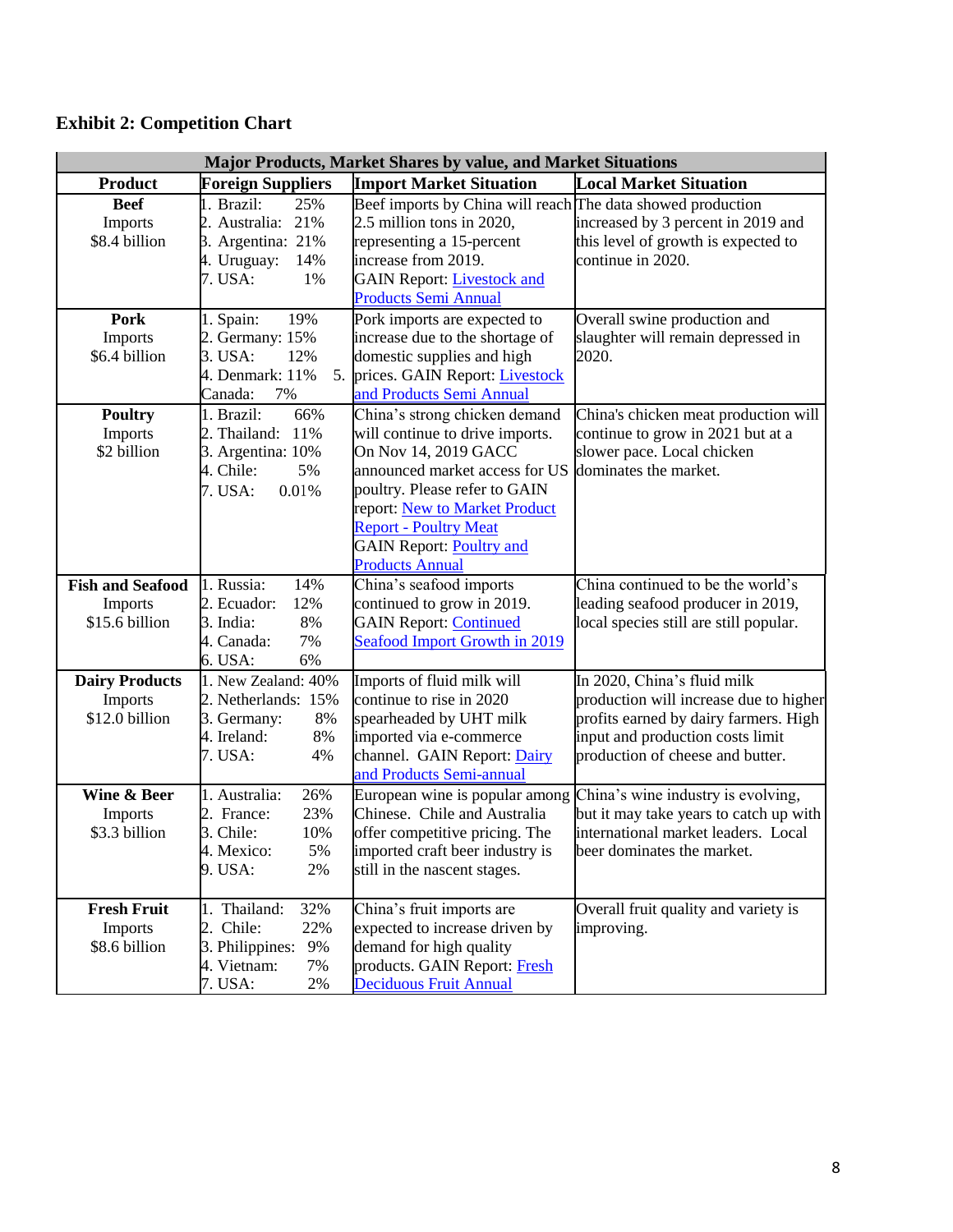## **SECTION IV. BEST PRODUCT PROSPECTS**

Interviews with HRI food service professionals repeatedly confirm that U.S. food exporters should select top quality products for export to China. U.S. foods benefit from expectations of high and consistent quality, attractive appearance, convenient packaging, and food safety.

| <b>Products in Market with</b><br><b>Continued Good Potential</b>                                                                                                                                                                                                                                                                                                                                                                          | <b>Products in Market with</b><br><b>Unrealized Potential</b>                                                                                                                                                                          | <b>Products with Market Access</b><br><b>Barriers but with Good</b><br><b>Potential</b> |
|--------------------------------------------------------------------------------------------------------------------------------------------------------------------------------------------------------------------------------------------------------------------------------------------------------------------------------------------------------------------------------------------------------------------------------------------|----------------------------------------------------------------------------------------------------------------------------------------------------------------------------------------------------------------------------------------|-----------------------------------------------------------------------------------------|
| <b>Beef</b><br>Pork<br>Salmon, Sea cumber<br>Geoduck, lobster,<br>Dungeness crab, cod, squid<br>Tree Nuts (almonds,<br>pistachios, pecans)<br>Dried fruit (cranberry,<br>$\bullet$<br>raisins, blueberry)<br>Fresh fruit (cherry, apple,<br>citrus, strawberry, blueberry)<br>Milk chocolate<br>Mild and soft cheese, butter,<br>Pasteurized milk<br>Sauces, spices, condiments,<br>especially for pizza<br>Frozen potato products<br>Wine | Wheat flour and pasta<br>Dehydrated potatoes<br>Confectionary<br>Sweet mixes and doughs<br>Breads, pastries, and cakes<br>٠<br>Cookies, waffles, and wafers<br>٠<br><b>Breakfast cereals</b><br>Craft beer<br>Rice<br>Poultry products | Organic foods                                                                           |

#### **Exhibit 3: Best Prospective Products**

Note: China imposed tariff on most U.S agriculture products but the government is currently is accepting applications from importers for tariff exclusions.

## **SECTION V. KEY CONTACTS AND FURTHER INFORMATION**

USDA's Foreign Agricultural Service (FAS) has an unrivaled global network of more than 90 Offices of Agricultural Affairs (OAA) and Agricultural Trade Offices (ATO) that connects exporters to foreign customers and provides crucial information on international agricultural markets. FAS operates five offices in China. These include: one OAA located in Beijing; and four ATOs located in Beijing, Guangzhou, Shanghai, and Shenyang. Beijing OAA is responsible for trade policy and commodity analysis and assists with market access and sanitary and phytosanitary issues for all of China. Agricultural Trade Offices were created with the sole purpose of focusing on agricultural marketing efforts. All four ATOs in China provide support, assistance, and oversight to USDA cooperators, work directly with U.S. companies to help them gain the knowledge and contacts needed to begin exporting to China, and prepare and disseminate reports about China's agricultural market. The offices coordinate U.S. participation in various trade shows, and sponsor marketing activities to introduce companies handling U.S. products to key retailers, foodservice and food processing companies throughout China, and provide guidance in the resolution of customs clearance issues.